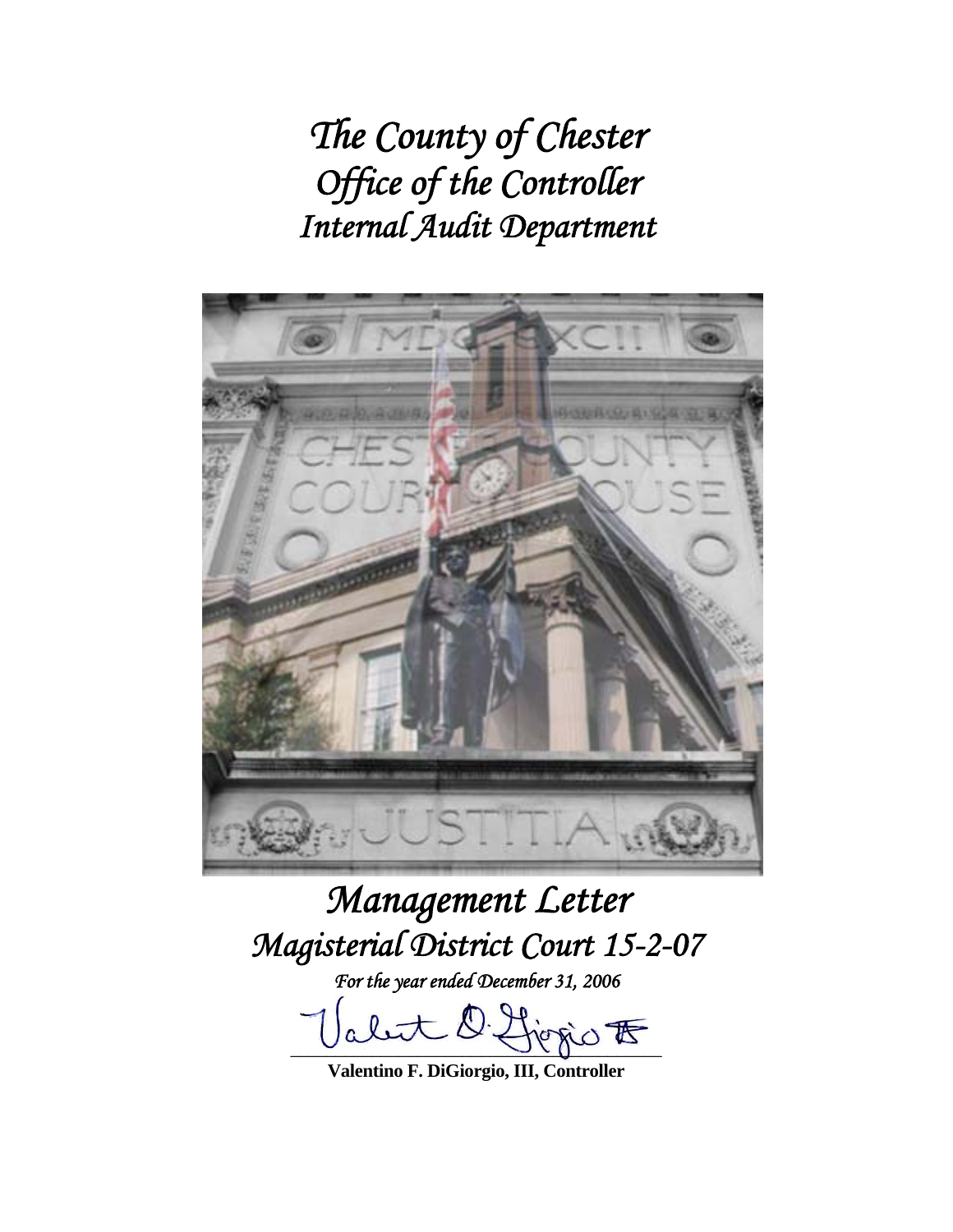## **To: Magisterial District Judge Stanley Scott**

#### *Introduction*

On August 6, 2007, Internal Audit completed an audit of Magisterial District Court 15-2-07 (*District Court*). Robert Pinkos, CIA, was the auditor-in-charge. Internal Audit is required by County Code to review district courts annually to ensure compliance with policies and procedures mandated by the Administrative Office of Pennsylvania Courts and/or District Justice Administration and to assess their overall internal control structure. The scope of our audit included a review of the following:

- Cash and Petty Cash
- Undisbursed Funds
- Cash Receipts
- Manual Receipts
- Cash Disbursements
- Voided Transactions
- Overall Compliance.

## *Executive Summary*

The management and staff of the *District Court* are, in all material respects, in compliance with policies and procedures set forth by the Administrative Office of Pennsylvania Courts and directives imposed by District Justice Administration. Internal Audit noted no matters of a significant nature in the area of compliance or in the overall internal control structure.

Internal Audit did, however, note several matters of lesser significance involving internal controls and compliance with policies and procedures. These matters have been included within this Management Letter. Based on Internal Audit's testing and observations, it is our opinion that these deficiencies are not the result of negligence or deliberate misconduct, but are instead the consequence of one or more of the following:

- Oversights
- Human error

We would like to thank the management and staff of the *District Court* for their cooperation and assistance during the course of this audit. We have provided herein a copy of our "Audit Findings" and "Recommendations" for your review and comment.

Please feel free to contact our office at (610) 344-5906 should you have any questions or concerns.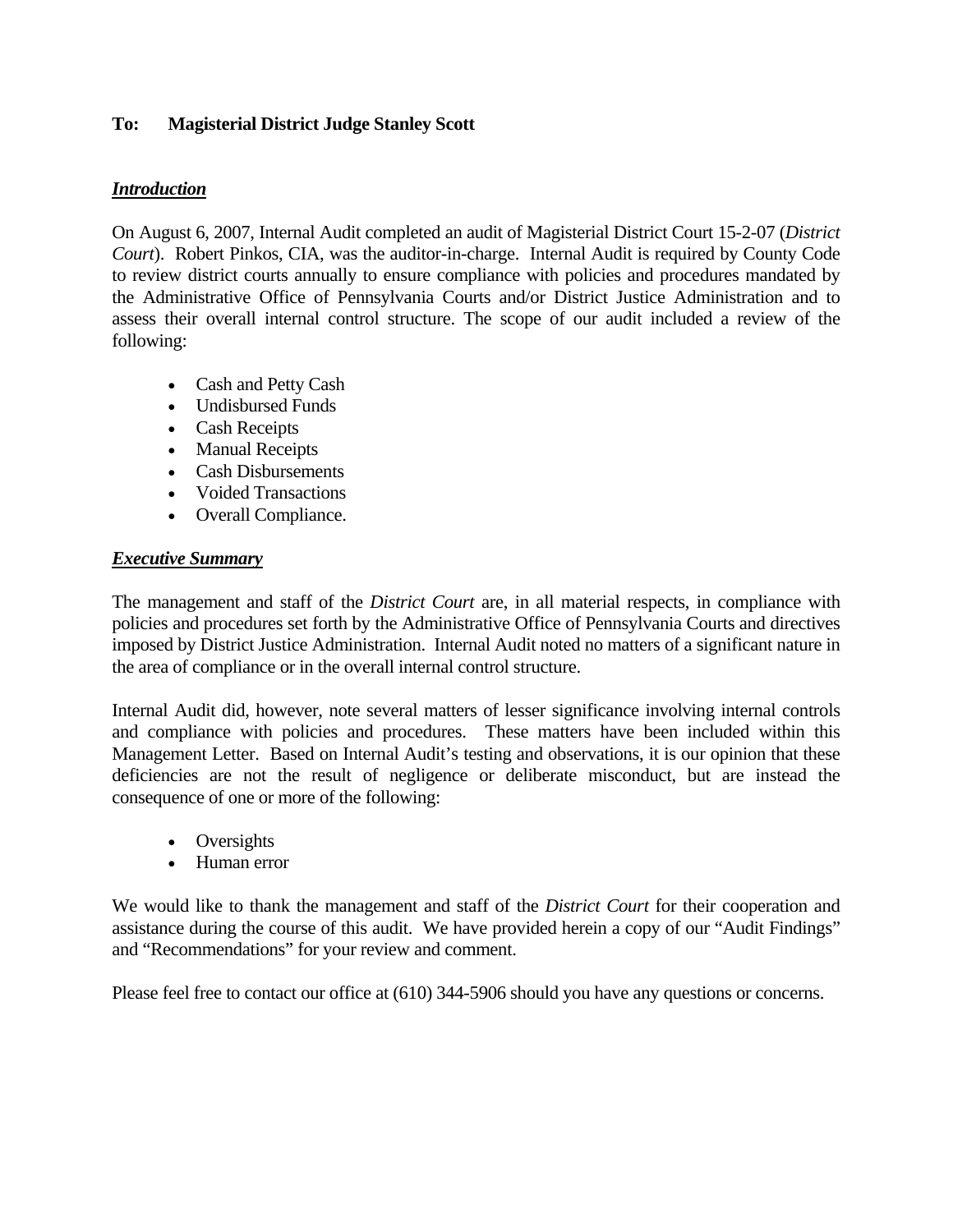# **MAGISTERIAL DISTRICT COURT 15-2-07**

# **FINDINGS AND RECOMMENDATIONS**

## **FOR THE YEAR ENDED DECEMBER 31, 2006**

## **I. INTERNAL CONTROL FINDINGS AND RECOMMENDATIONS**

## RECONCILIATION

#### Finding 1: Cash / Escrow Payable

In the prior year audit, Internal Audit recommended that a \$0.02 bank adjustment was necessary to correct a deposit error made in 2005. This adjustment has not yet been made, nor has the *District Court* performed any follow up with the bank. As a result, the *District Court* checking account balance remains overstated by \$0.02.

#### Recommendation

Internal Audit recommends that *District Court* management needs to follow up with audit findings in a timely manner in order to correct them as soon as possible. Internal Audit also recommends that *District Court* management contact District Justice Administration for instructions on how to correct the prior year audit finding so that the bank account balance will be corrected.

#### *Auditee Response*

*District Court management concurs with the audit finding and recommendation.*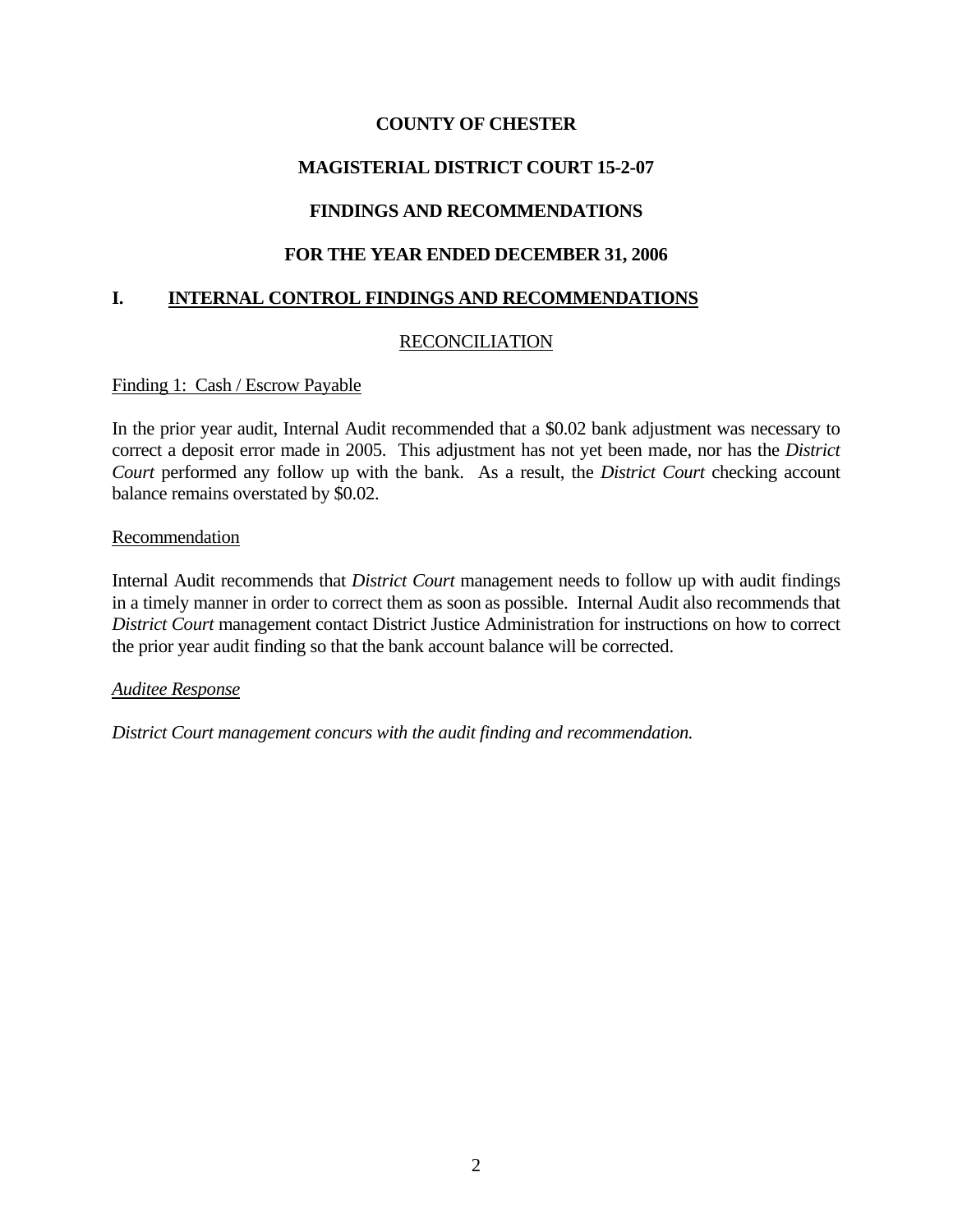# **MAGISTERIAL DISTRICT COURT 15-2-07**

# **FINDINGS AND RECOMMENDATIONS**

## **FOR THE YEAR ENDED DECEMBER 31, 2006**

## **II. COMPLIANCE WITH POLICIES AND PROCEDURES**

In order to test compliance with all applicable policies and procedures, Internal Audit selected a statistical sample of 25 case files out of a total population of 7,019 case files created in 2006. In addition, we performed other related tests of cash receipts, cash disbursements, manual receipts, undisbursed funds, and voided transactions. Sample size for the tested areas was determined through a risk assessment analysis based on the results of the *District Court's* prior year audit and current year case load. We believe the results of our tests are representative of the entire population on the basis of accepted audit sampling principles.

#### Finding 1: Undisbursed Funds

Internal Audit noted that money remained in server fees escrow as of 12/31/06 even though the constable services had been completed on 3/22/06.

#### Recommendation

Internal Audit recommends that the *District Court* apply the funds to the case as soon as possible. Internal Audit also recommends that funds in escrow be disbursed as soon as the services have been completed or the case has been closed. *District Court* management should review the Undisbursed Funds Report on a monthly basis to ensure that funds are disbursed in a timely manner.

#### *Auditee Response*

*District Court management concurs with the audit finding and recommendation.*

#### Finding 2: Manual Receipts

Internal Audit noted that a manual receipt was not entered into the computer system within one business day of the manual receipt date.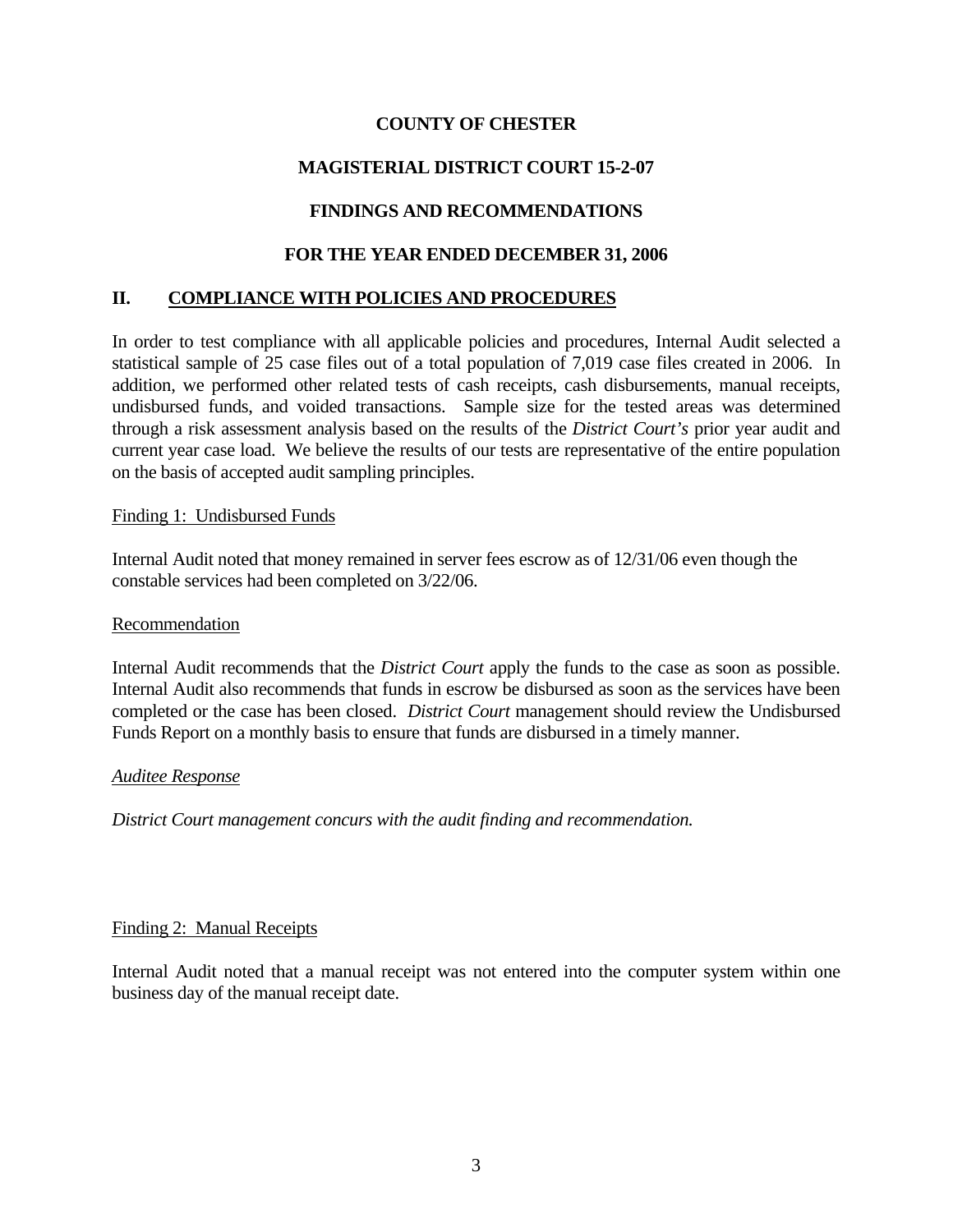## **MAGISTERIAL DISTRICT COURT 15-2-07**

# **FINDINGS AND RECOMMENDATIONS**

## **FOR THE YEAR ENDED DECEMBER 31, 2006**

## **II. COMPLIANCE WITH POLICIES AND PROCEDURES**

#### Finding 2: Manual Receipts *(continued)*

#### Recommendation

Internal Audit recommends that *District Court* management exercise greater care to ensure that manual receipt information is entered into the state computer system within one business day. Internal Audit also recommends that management review the manual reciept log daily to monitor the use of manual reciepts and follow-up with the clerks when manual receipts are used to ensure that manual receipts are entered in the computer system in a timely manner.

#### *Auditee Response*

*District Court management concurs with the audit finding and recommendation.* 

#### Finding 3: Cash Disbursements

Internal Audit noted that the *District Court* disbursed a check made payable to a District Judge.

#### Recommendation

Internal Audit recommends that the *District Court* not disburse checks made payable to a District Judge. Instead, when transfering money to another court, cash disbursements should be made payable only to the District Court .

#### *Auditee Response*

*District Court management concurs with the audit finding and recommendation.*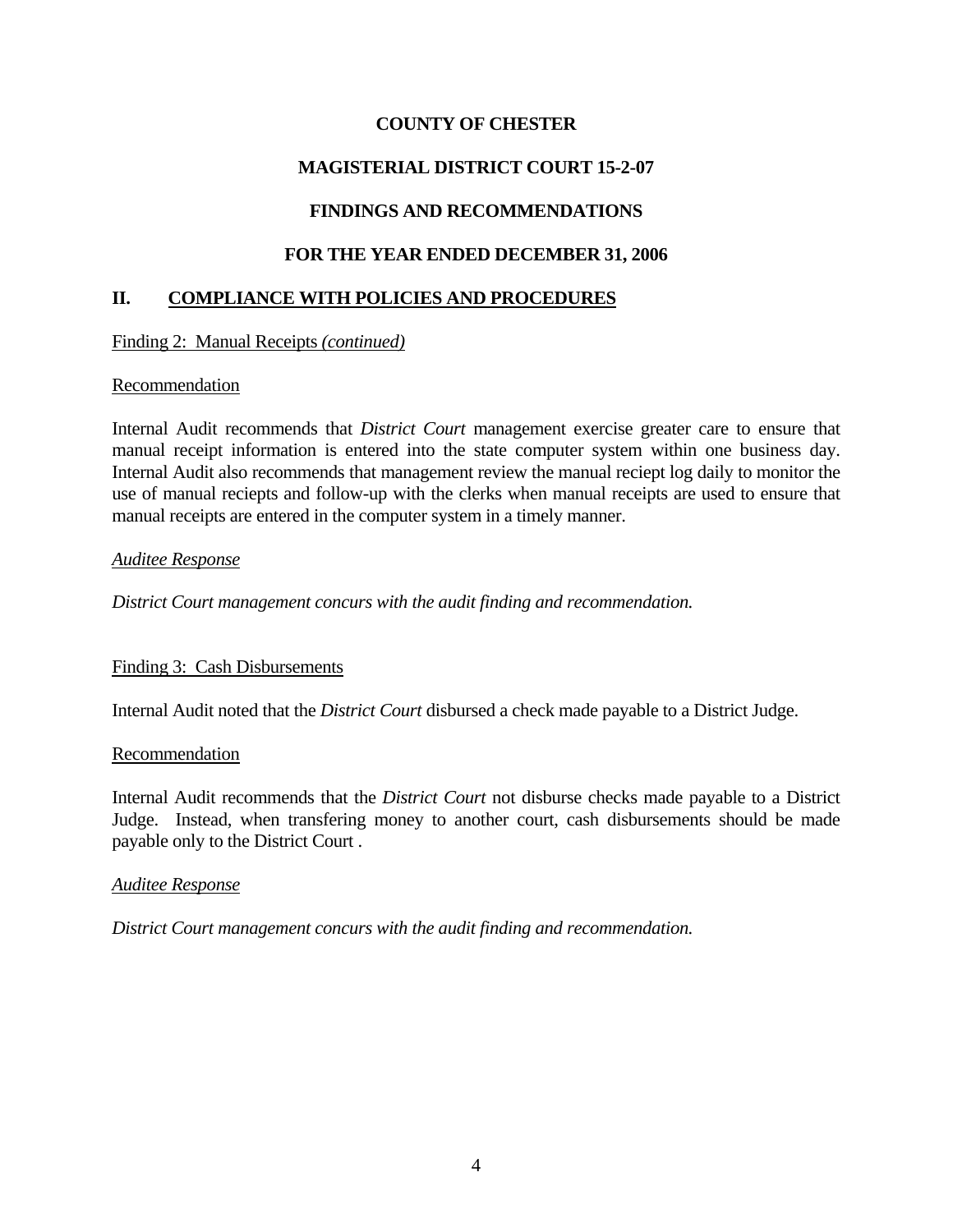# **MAGISTERIAL DISTRICT COURT 15-2-07**

# **FINDINGS AND RECOMMENDATIONS**

## **FOR THE YEAR ENDED DECEMBER 31, 2006**

## **II. COMPLIANCE WITH POLICIES AND PROCEDURES**

#### Finding 4: Voided Transactions

Internal Audit noted the following:

- $\triangleright$  In 1 instance, a voided receipt in the case file was not marked "void."
- $\triangleright$  In 18 instances, stale dated checks were not escheated in a timely manner.
- $\triangleright$  In 1 instance, the office and case file copy of a disbursement check was not marked "stale/void/lost."

#### Recommendation

Internal Audit recommends that the *District Court* staff exercise greater care in the proper labeling of voided transactions. Internal Audit also recommends that *District Court* management monitor the list of outstanding checks monthly in order to perform due diligence and to escheat stale dated checks in a timely manner.

#### *Auditee Response*

*District Court management concurs with the audit finding and recommendation.*